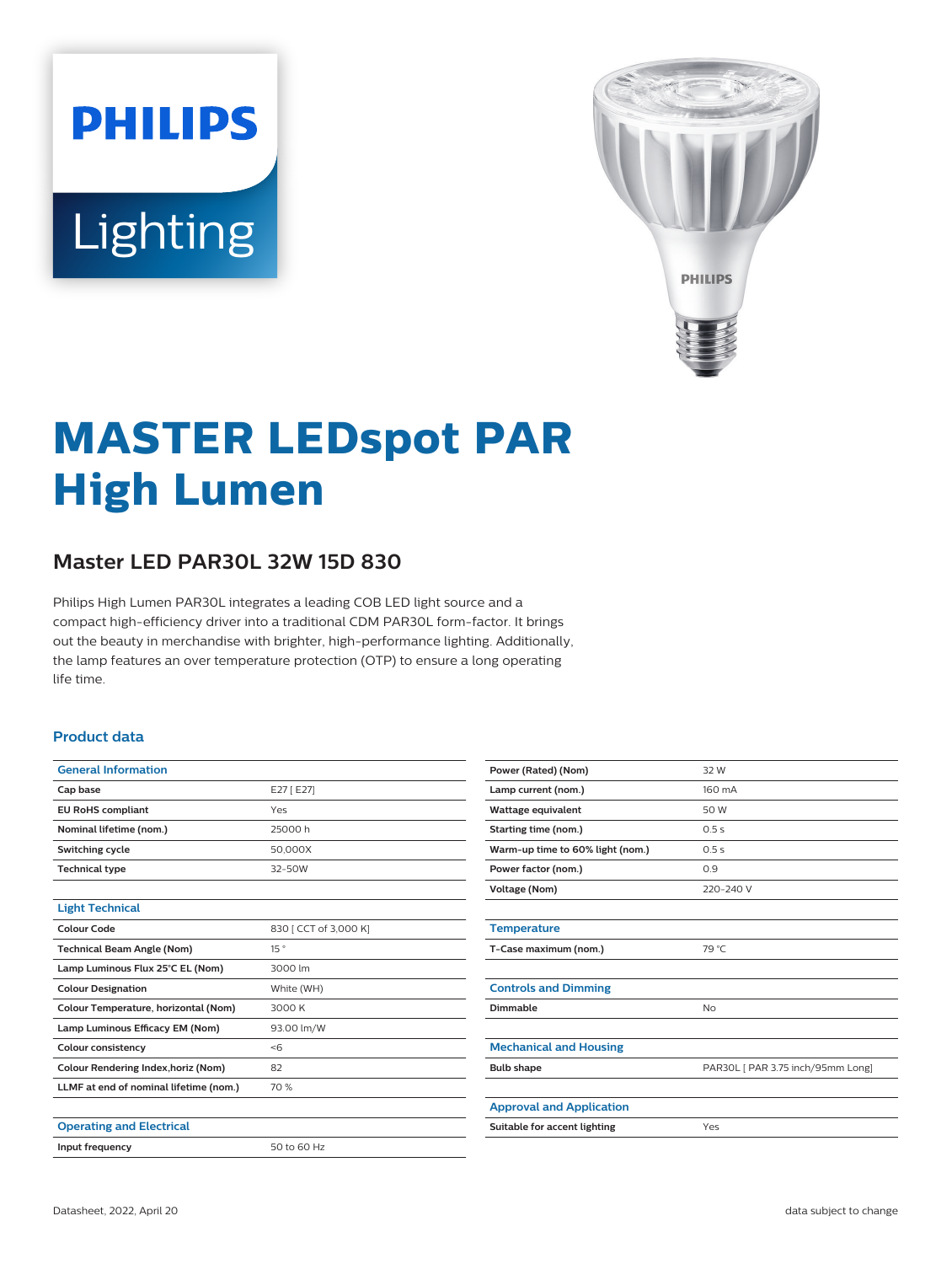### **MASTER LEDspot PAR High Lumen**

| Energy consumption kWh/1,000 hours | 32 kWh                        |
|------------------------------------|-------------------------------|
|                                    |                               |
| <b>Product Data</b>                |                               |
| Full product code                  | 871869673138300               |
| Order product name                 | Master LED PAR30L 32W 15D 830 |
| EAN/UPC - product                  | 8718696731383                 |
| Order code                         | 929001354308                  |

| SAP numerator – quantity per pack |              |
|-----------------------------------|--------------|
| Numerator - packs per outer box   | ь            |
| <b>SAP</b> material               | 929001354308 |
| SAP net weight (piece)            | 0.410 kg     |
|                                   |              |

#### **Dimensional drawing**



**Product D C** Master LED PAR30L 32W 15D 830 95.5 mm 129 mm

**Master LED PAR30L 32W 15D 830**

#### **Photometric data**





Accent Lighting - Spots

**LEDspot PAR30L E27 3000K 15D**



**LEDspot PAR30L E27 3000K 15D**

**LEDspot PAR30L E27 3000K 15D**

CalcuLuX Photometrics 4.5 Philips Lighting B.V. Page: 17 Page: 1/1